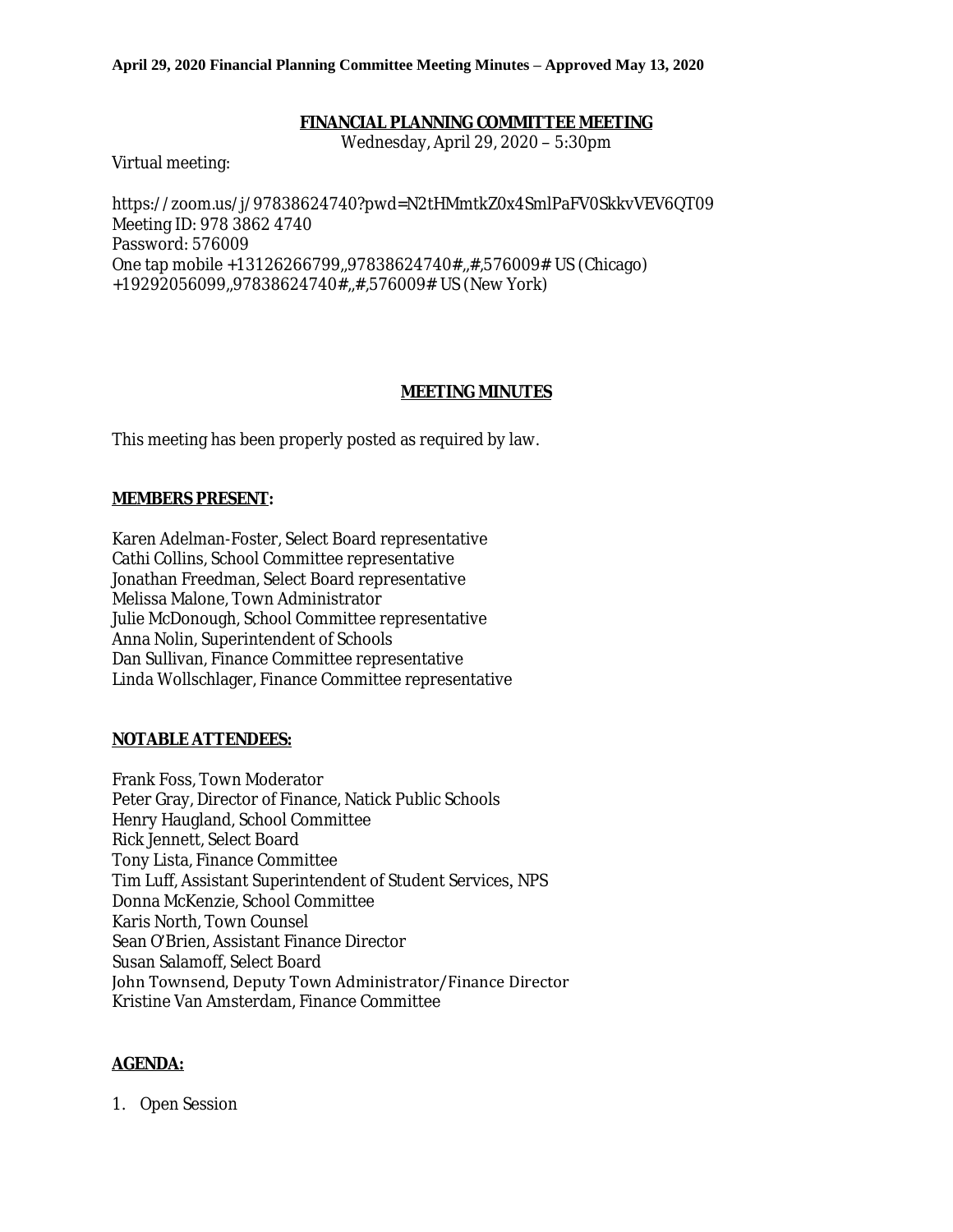- 2. Citizens' Concerns
- 3. Announcements
- 4. New Business
	- a. Joint and separate updates regarding emergency fiscal options, actions, and effect
	- b. Joint and separate updates regarding revenue and expense projections for FY 2020
	- c. Questions for future updates, including outstanding questions
- 5. Old Business
	- a. Continue discussion related to budget planning for FY 2021 and beyond --updates on revenue and expense projections
- 6. Meeting Minutes
	- a. April 1, 2020
	- b. April 15, 2020

## **OPEN SESSION**

Meeting was called to order at 5:34 p.m. by Jonathan Freedman.

## **CITIZENS' CONCERNS**

None

## **ANNOUNCEMENTS**

None

## **MEETING MINUTES**

Mr. Sullivan clarified one of his remarks in the April 15, 2020 minutes; otherwise, no comments were received.

Move to approve April 1, 2020 minutes:

| Moved/Motioned by:   Mr. Sullivan |                    |  |  |
|-----------------------------------|--------------------|--|--|
| Seconded by:                      | Ms. Adelman-Foster |  |  |
| $\perp$ Motion approved:          | $8 - 0 - 0$        |  |  |

Roll call:

| Karen Adelman-Foster |  |
|----------------------|--|
| Cathi Collins        |  |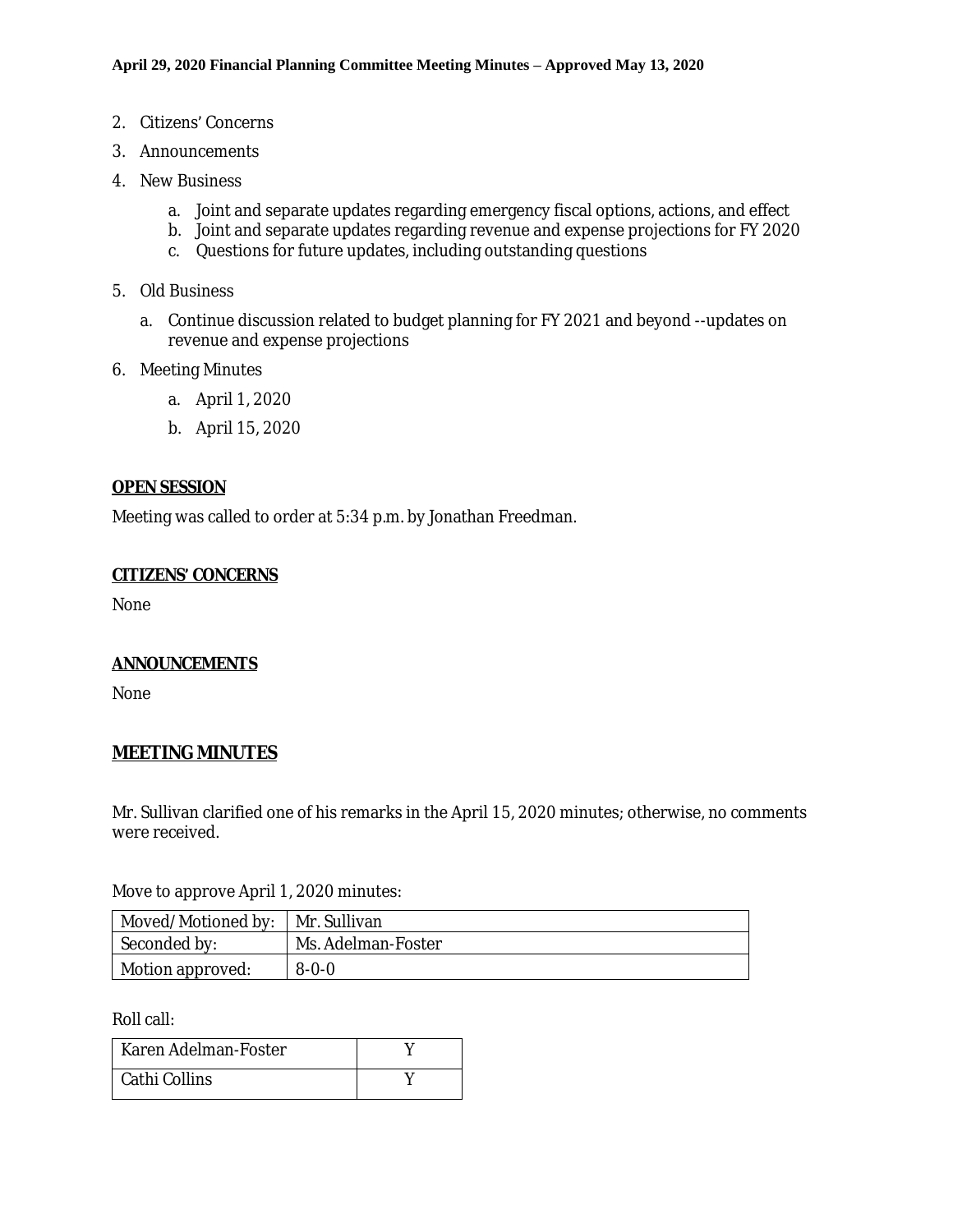| Jonathan Freedman  |  |
|--------------------|--|
| Melissa Malone     |  |
| Julie McDonough    |  |
| Anna Nolin         |  |
| Dan Sullivan       |  |
| Linda Wollschlager |  |

Move to approve April 15, 2020 minutes as amended:

| Moved/Motioned by:   Mr. Sullivan |                    |
|-----------------------------------|--------------------|
| Seconded by:                      | Ms. Adelman-Foster |
| Motion approved:                  | $8 - 0 - 0$        |

Roll call:

| Karen Adelman-Foster | Y |
|----------------------|---|
| Cathi Collins        | Y |
| Jonathan Freedman    | Y |
| Melissa Malone       | Y |
| Julie McDonough      | Y |
| Anna Nolin           | Y |
| Dan Sullivan         | Y |
| Linda Wollschlager   |   |

# **NEW BUSINESS/ OLD BUSINESS**

Mr. Freedman asked Ms. Malone to review the Financial Scenario Update presentation from the Monday, April 27 Select Board meeting so that everyone can have the same understanding of what we are facing now.

Ms. Malone reported that latest revenue scenarios are assuming a 17% reduction in State Aid and a 21% reduction in Local Receipts (Scenario A) or a 17% reduction in State Aid and a 30% reduction in Local Receipts (Scenario B). Shared and Keefe Tech expenses reflect the actual cost anticipated for FY21. The figures depicted are Town Meeting appropriations and do not include any Federal money.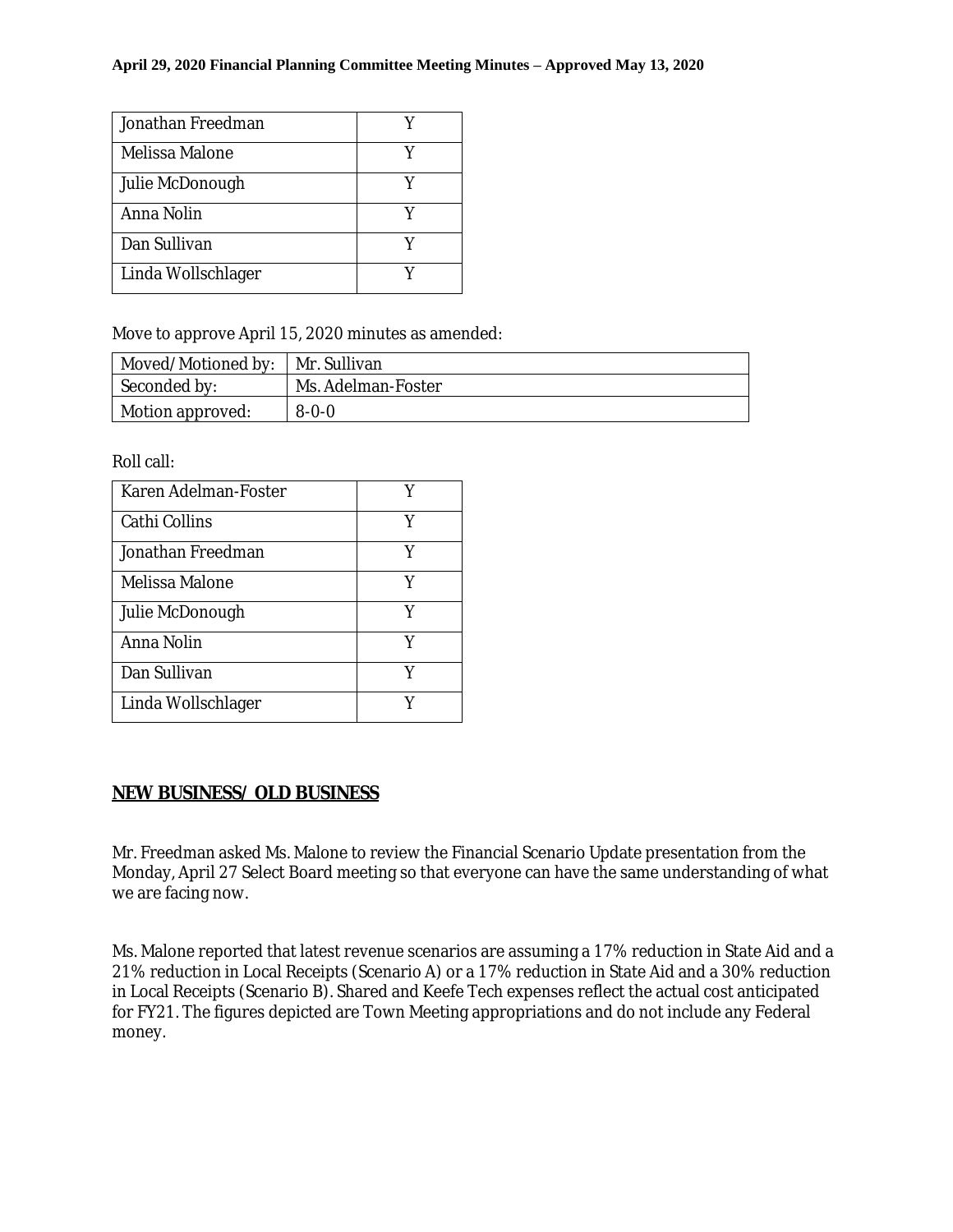# **Scenarios of State Aid & Local Receipt Reductions**

| Scenario A: 17% Reduction in State Aid, 21% Reduction in Local Receipts |               |                        |                                 |                   |                   |
|-------------------------------------------------------------------------|---------------|------------------------|---------------------------------|-------------------|-------------------|
|                                                                         | <b>FY20</b>   | <b>FY21 Scenario A</b> | <b>Proportional Cut Balance</b> | <b>Scenario A</b> | <b>Scenario A</b> |
|                                                                         | <b>Budget</b> | $(-17SA-21LR)$         | <b>FY21</b>                     | \$FY20-FY21       | % FY20-FY21       |
| Revenue                                                                 | 166,661,160   | 160,026,350            | 160,026,350                     | (6,634,810)       | $-4.0%$           |
| <b>FY20 MUNI</b>                                                        | 39,014,114    | 39,014,114             | 38,152,799                      | (861, 315)        | $-2.2%$           |
| <b>FY20 NPS</b>                                                         | 67,810,346    | 67,810,346             | 66,343,782                      | (1,466,564)       | $-2.2%$           |
| <b>FY21 Shared &amp; Keefe Tech</b>                                     | 49,445,849    | 49,769,189             | 49,769,189                      | 323.340           | 0.7%              |
| <b>Other</b>                                                            | 10,313,841    | 5,760,580              | 5,760,580                       | (4,553,261)       | $-44.1%$          |
| <b>Balance</b>                                                          | 77,010        | (2,327,879)            |                                 |                   |                   |

| Scenario B: 17% Reduction in State Aid, 30% Reduction in Local Receipts |               |                       |                                 |                    |                   |
|-------------------------------------------------------------------------|---------------|-----------------------|---------------------------------|--------------------|-------------------|
|                                                                         | <b>FY20</b>   | <b>FY21 ScenarioB</b> | <b>Proportional Cut Balance</b> | <b>Scenario B</b>  | <b>Scenario B</b> |
|                                                                         | <b>Budget</b> | $(-17 S A - 30 LR)$   | <b>FY21</b>                     | <b>\$FY20-FY21</b> | % FY20 - FY21     |
| <b>Revenue</b>                                                          | 166,661,160   | 158,415,213           | 158,415,213                     | (8, 245, 947)      | $-4.9%$           |
| <b>FY20 MUNI</b>                                                        | 39,014,114    | 39,014,114            | 37,556,678                      | (1,457,436)        | $-3.7%$           |
| <b>FY20 NPS</b>                                                         | 67,810,346    | 67,810,346            | 65,328,766                      | (2,481,580)        | $-3.7%$           |
| <b>FY21 Shared &amp; Keefe Tech</b>                                     | 49,445,849    | 49,769,189            | 49,769,189                      | 323,340            | 0.7%              |
| <b>Other</b>                                                            | 10,313,841    | 5,760,580             | 5,760,580                       | (4,553,261)        | $-44.1%$          |
| <b>Balance</b>                                                          | 77,010        | (3,939,016)           |                                 |                    |                   |

Ms. Malone stated that if we are unable to hold a Spring Town Meeting due health concerns, then we are allowed to set a minimum budget based on 1/12 of FY20 expenses.

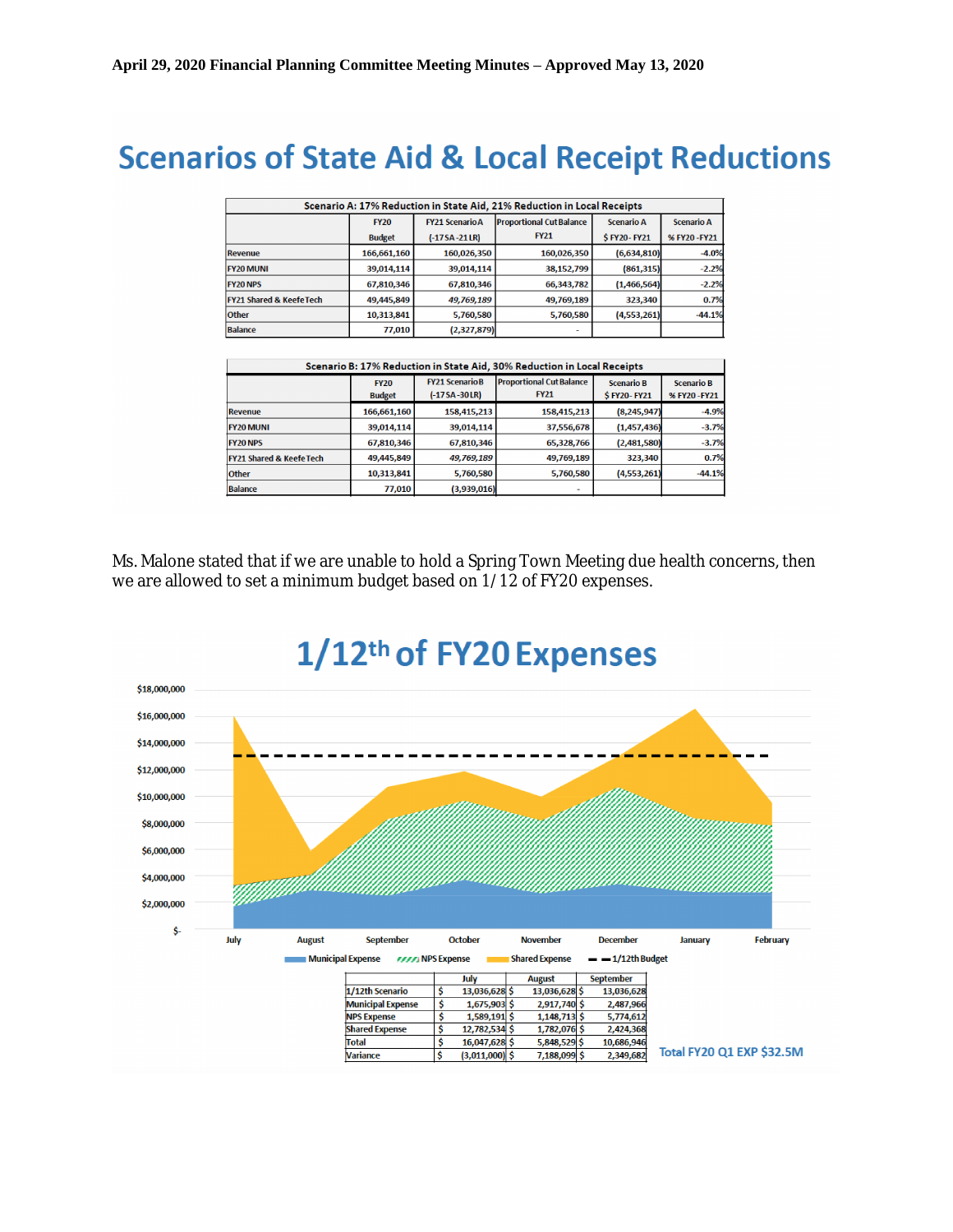Mr. Freedman asked if we needed to simultaneously plan for both a 1/12 budget, in case Spring Town Meeting does not occur, and a FY21 budget because we will need it at some point. Ms. Malone said yes and added that 4<sup>th</sup> quarter results and the state budget, if adopted in August or September, would allow for an adjustment at Fall Town Meeting.

Ms. Malone stated that the administration is recommending that we only use 25% of our \$9.3M in General and Operating Stabilization Funds for FY21 as all indications are pointing to a long sustaining recovery between three and five years.

# Scenario "B" Revenues with FY20 Operating Budgets & FY21 Shared Budget





Ms. Adelman-Foster clarified that when the Select Board is choosing a scenario, they are choosing a set of assumptions on how much revenue loss it's prudent to assume. She pointed out while we don't have to all agree on what the future is going to be, the Select Board will have to agree on how much risk is acceptable.

Ms. North noted that we do not have any clarification for DLS on whether or not the 1/12 budget is adopted at the total appropriation level or the department level.

Mr. Sullivan asked if the scenarios assumed a stable tax levy vs the January preliminary budget. Ms. Malone said yes, and further added that due to an anticipated loss in value for commercial properties such as retail, the tax burden for the homeowner will be higher. They are working on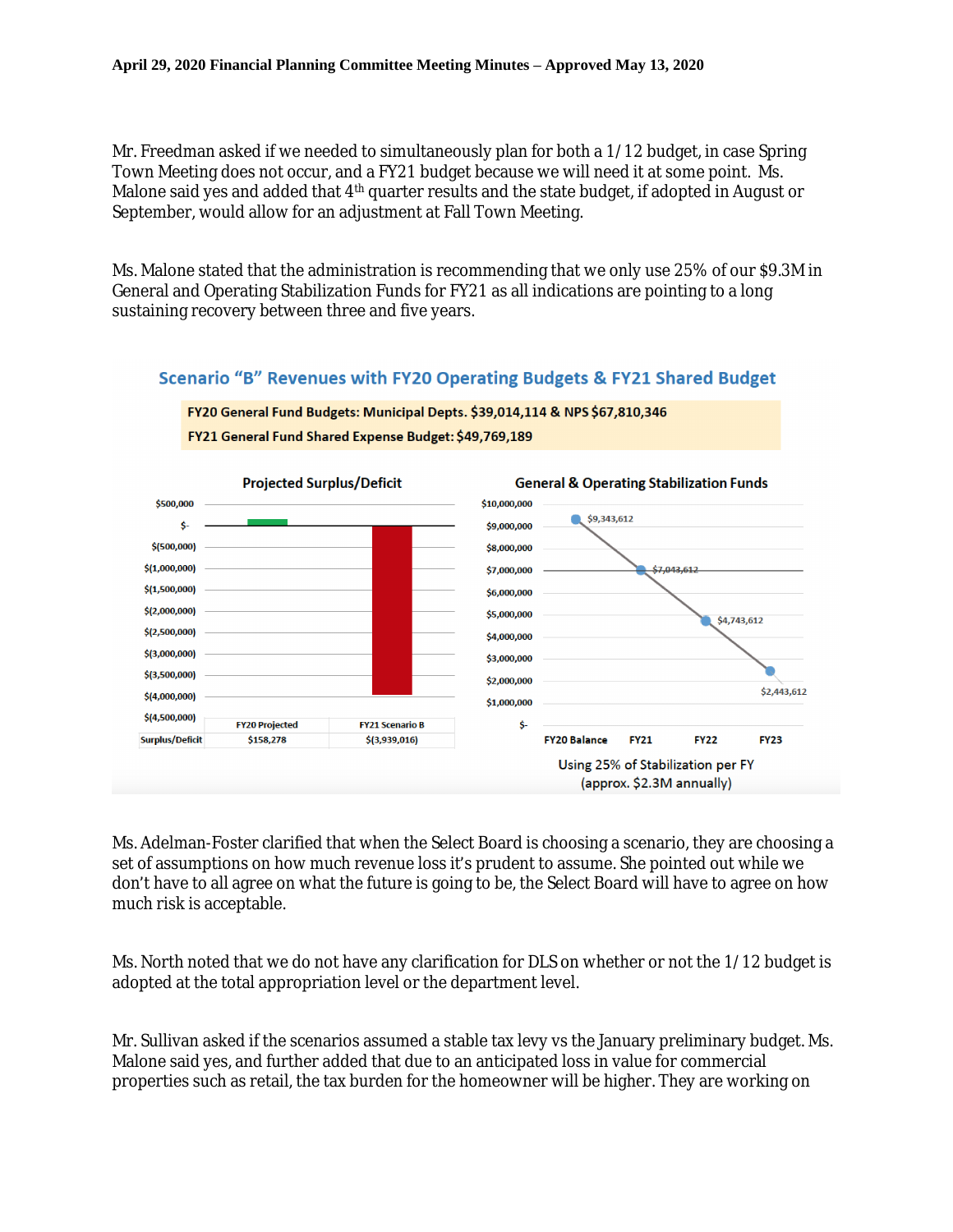modeling these impacts. She noted that we are receiving a high volume of calls from individuals looking for tax relief.

Ms. Collins asked if a 1/12 budget would potentially prevent departments from signing contacts, due to 30B requirements that require funds to be available. Ms. North indicated that she will need to think about this more.

Ms. Collins noted that the scenarios do not include free cash also asked how much of the certified free cash as of last July remains unappropriated. Ms. Malone estimated the figure at \$2M. Ms. Collins noted that it is important to have a discussion on the impacts of the larger FY21 budget and wondered when this is going to happen. She noted that our expenses need to fit within available funds, not necessarily revenues. Stabilization funds and unappropriated free cash need to be included.

Dr. Nolin reviewed a presentation on the School Department's guide to decision-making during COVID closure and recovery financial planning. She listed a number of core values which she suggested could be used as a framework for the town. She summarized tactics used in difficult financial times previously. She stated that we have to develop a FY21 budget that does not resign itself to the 1/12 level of reduction.

Dr. Nolin reported that the Kennedy Middle School project is at 50% completion. Savings within the Kennedy project could potentially be applied to capital projects on the Brown/KMS campus. The School Department is looking to prepay out-of-district and collaborative Sped tuitions from savings that are accruing from not being open. Parents are being refunded for a number of different fees, including bus fees, which in some cases could be a credit for next year. \$109K of the Town's bus fee subsidy would go to free cash.

In addition to uncertainty of State, Federal and Medicaid funding, Dr. Nolin mentioned that compensatory services for Special Ed students is a big concern. She presented options for the School Committee to consider if other reductions are insufficient.

Mr. Freedman suggested we think about the process by which each group prioritizes services. He stated the schools have some advantage because they have bottom-line authority, while municipal departments are constrained by the way budgets are crafted.

Dr. Nolin mentioned that a survey of the town through ThoughtExchange in conjunction with phone banks could be a way to take a pulse of the town. Mr. Freedman expressed concern about how to reach a broad and representative sample of the community.

Ms. McDonough asked about thoughts on what process by which we are going to bring forth the impact and how do we move forward. Mr. Freedman suggested if the FPC can agree on parameters